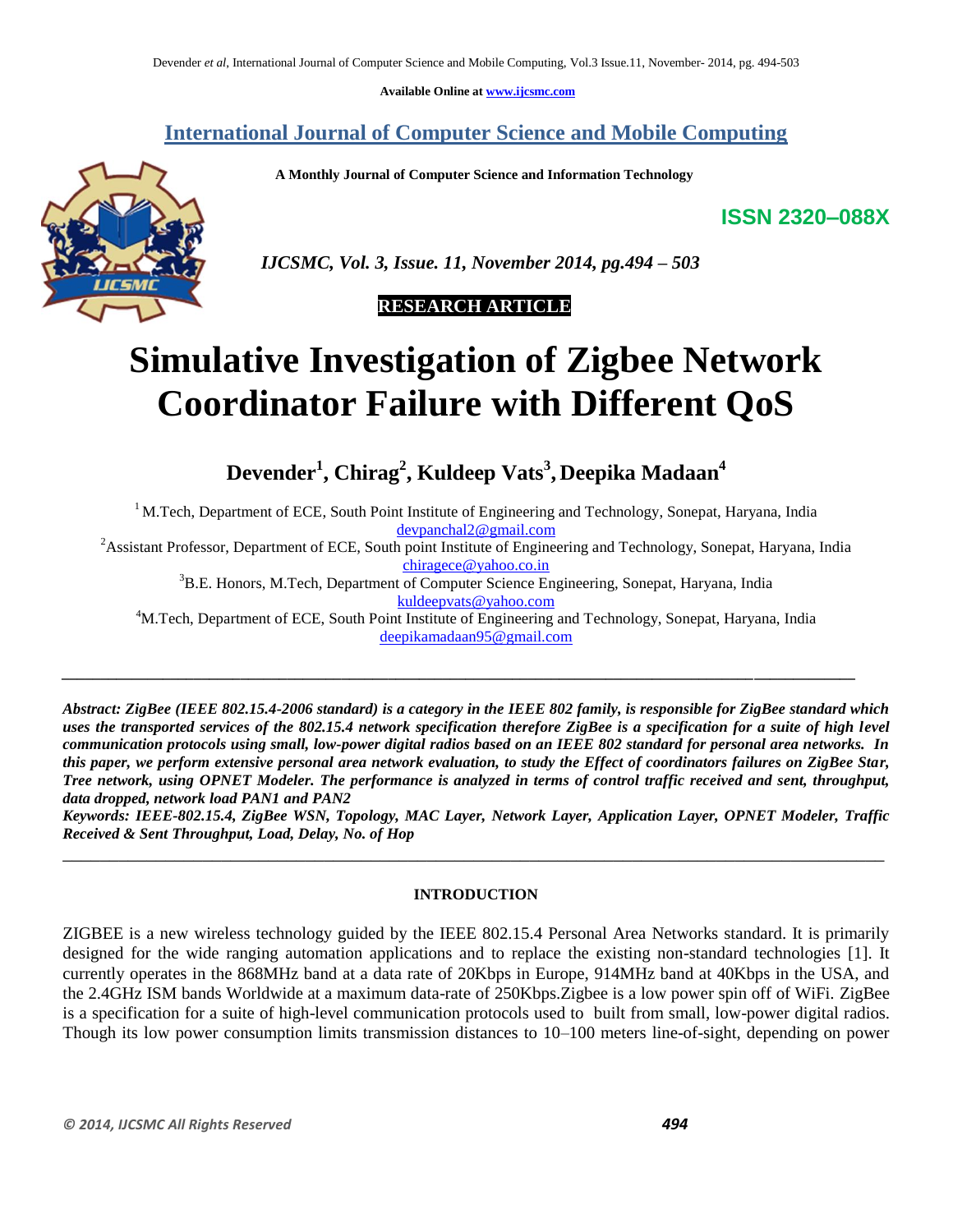output and environmental characteristics, ZigBee devices can transmit data over long distances by passing data through a [mesh network](http://en.wikipedia.org/wiki/Mesh_network) of intermediate devices to reach more distant ones. ZigBee is typically used in low data rate applications that require long battery life and secure networking (ZigBee networks are secured by 128 bit [symmetric](http://en.wikipedia.org/wiki/Symmetric_encryption)  [encryption](http://en.wikipedia.org/wiki/Symmetric_encryption) keys.) It is best suited for intermittent data transmissions from a sensor or input device.[2]



**Figure 1 showing WPAN, WLAN, WPAN(Zigbee)**

The ZigBee network layer natively supports both [star](http://en.wikipedia.org/wiki/Star_network) and [tree](http://en.wikipedia.org/wiki/Tree_network) networks, and generic [Mesh networking.](http://en.wikipedia.org/wiki/Mesh_networks) Every network must have one coordinator device, tasked with its creation, the control of its parameters and basic maintenance. Within star networks, the coordinator must be the central node. Both trees and meshes allow the use of ZigBee [routers](http://en.wikipedia.org/wiki/Routing) to extend communication at the network level. ZigBee builds on the [physical layer](http://en.wikipedia.org/wiki/Physical_layer) and [media access control](http://en.wikipedia.org/wiki/Media_access_control) defined in [IEEE](http://en.wikipedia.org/wiki/IEEE_802.15.4)  [standard 802.15.4](http://en.wikipedia.org/wiki/IEEE_802.15.4) for low-rate [WPANs.](http://en.wikipedia.org/wiki/Personal_area_network#Wireless) The specification includes four additional key components: network layer, application layer, ZigBee device objects (ZDOs). ZDOs are responsible for a number of tasks, including keeping track of device roles, managing requests to join a network, as well as device discovery and security. [3]

# **ZigBee devices are of three types:**

- **ZigBee Coordinator (ZC):** The most capable device, the Coordinator forms the root of the network tree and might bridge to other networks. There is exactly one ZigBee Coordinator in each network since it is the device that started the network originally (the ZigBee light link specification also allows operation without a ZigBee Coordinator, making it more usable for over-the-shelf home products). It stores information about the network, including acting as the Trust Center & repository for security keys.
- **ZigBee Router (ZR):** As well as running an application function, a Router can act as an intermediate router, passing on data from other devices.
- **ZigBee End Device (ZED):** Contains just enough functionality to talk to the parent node (either the Coordinator or a Router); it cannot relay data from other devices. This relationship allows the node to be asleep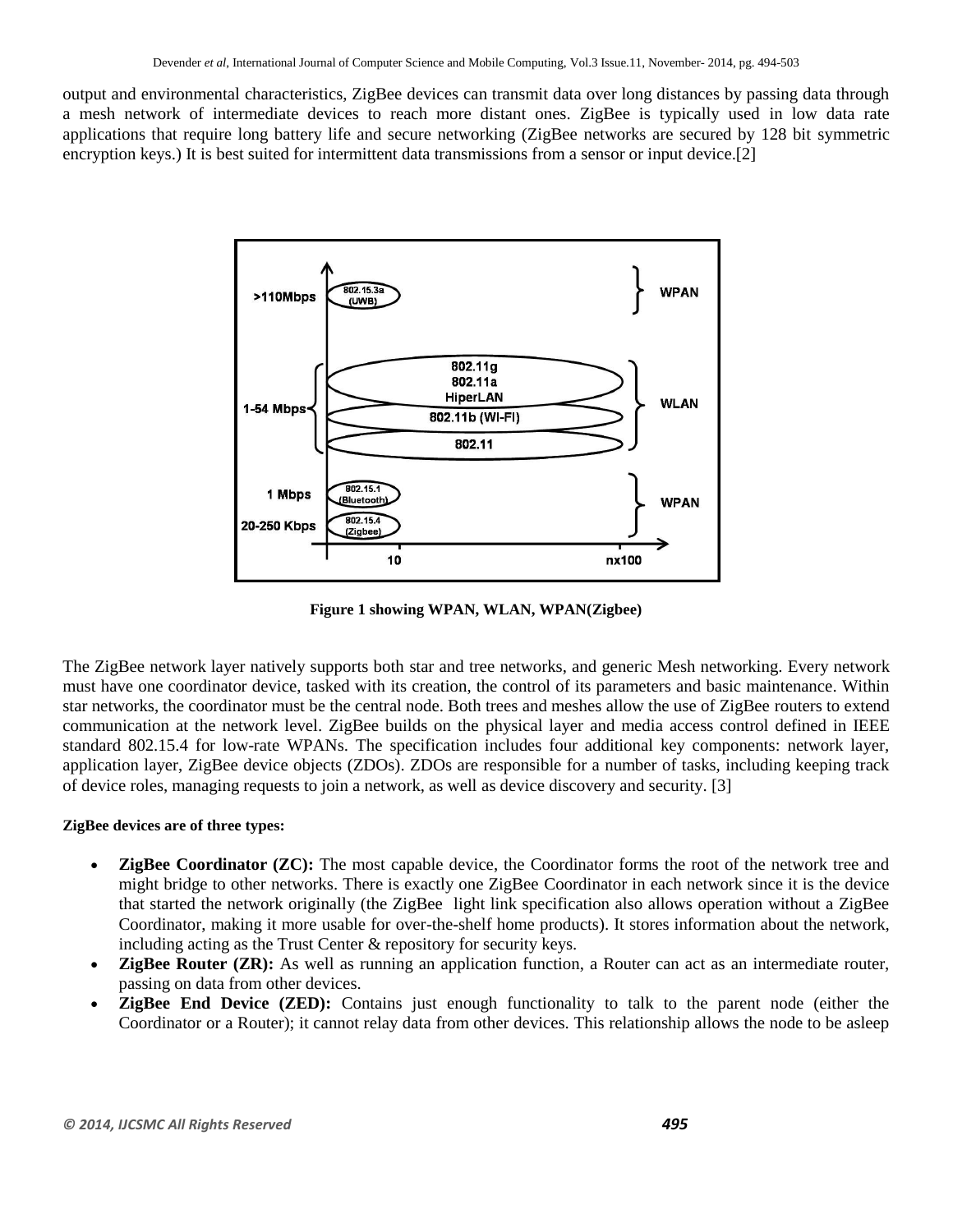a significant amount of the time thereby giving long battery life. A ZED requires the least amount of memory, and therefore can be less expensive to manufacture than a ZR or ZC.[4,5]



**Figure 2 Generalized ZigBee Network[6]**

#### **OPNET SIMULATOR**

OPNET simulator is a tool to simulate the behavior and performance of any type of network. The main difference with other simulators lies in its power and versatility. This simulator makes possible working with OSI model. OPNET 14.5 is designed for modeling communication devices, technologies, protocols and to simulate the performance of these technologies. User can create customized models and simulate various network scenarios. It is possible to simulate various wireless communication technologies such as MANET, 802.11, 3G/4G, Ultra Wide Band, WiMAX, Bluetooth, ZigBee using OPNET tool.[7]

#### **Opnet modeler is based on the Three-Tiered OPNET Hierarchy.**

- Three domains: network, node, and process
- Node model specifies object in network domain
- Process model specifies object in node domain[8]

The OPNET modeler is object oriented and employs a hierarchical approach to model communication networks as shown in fig below.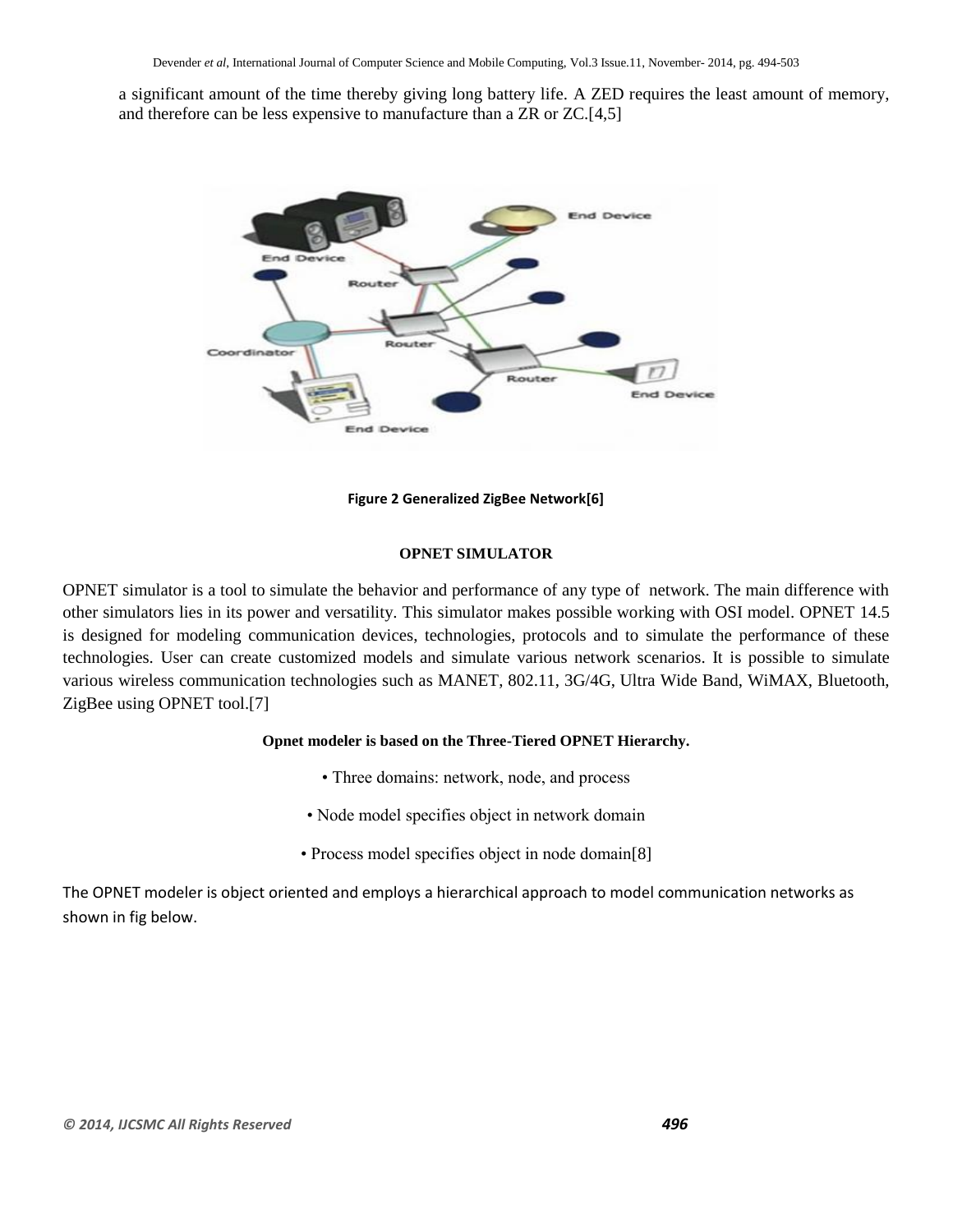

**Figure 3 Model structure with Opnet**

# **SIMULATION INFRASTRUCTURE AND SCENARIOS FOR FAILUR OF COORDINATER, ROUTER & END DEVICES**



**Figure 4 Network Model**

| Table 1                    |             |                   |         |                                         |  |  |  |  |  |
|----------------------------|-------------|-------------------|---------|-----------------------------------------|--|--|--|--|--|
| Network Model              | No.         | of No. of Routers |         | No. of End   Failure & Recovery Devices |  |  |  |  |  |
|                            | Coordinates |                   | Devices |                                         |  |  |  |  |  |
| Personal Area<br>Network 1 |             |                   |         |                                         |  |  |  |  |  |
| Personal Area              |             |                   | 10      |                                         |  |  |  |  |  |
| Network 2                  |             |                   |         |                                         |  |  |  |  |  |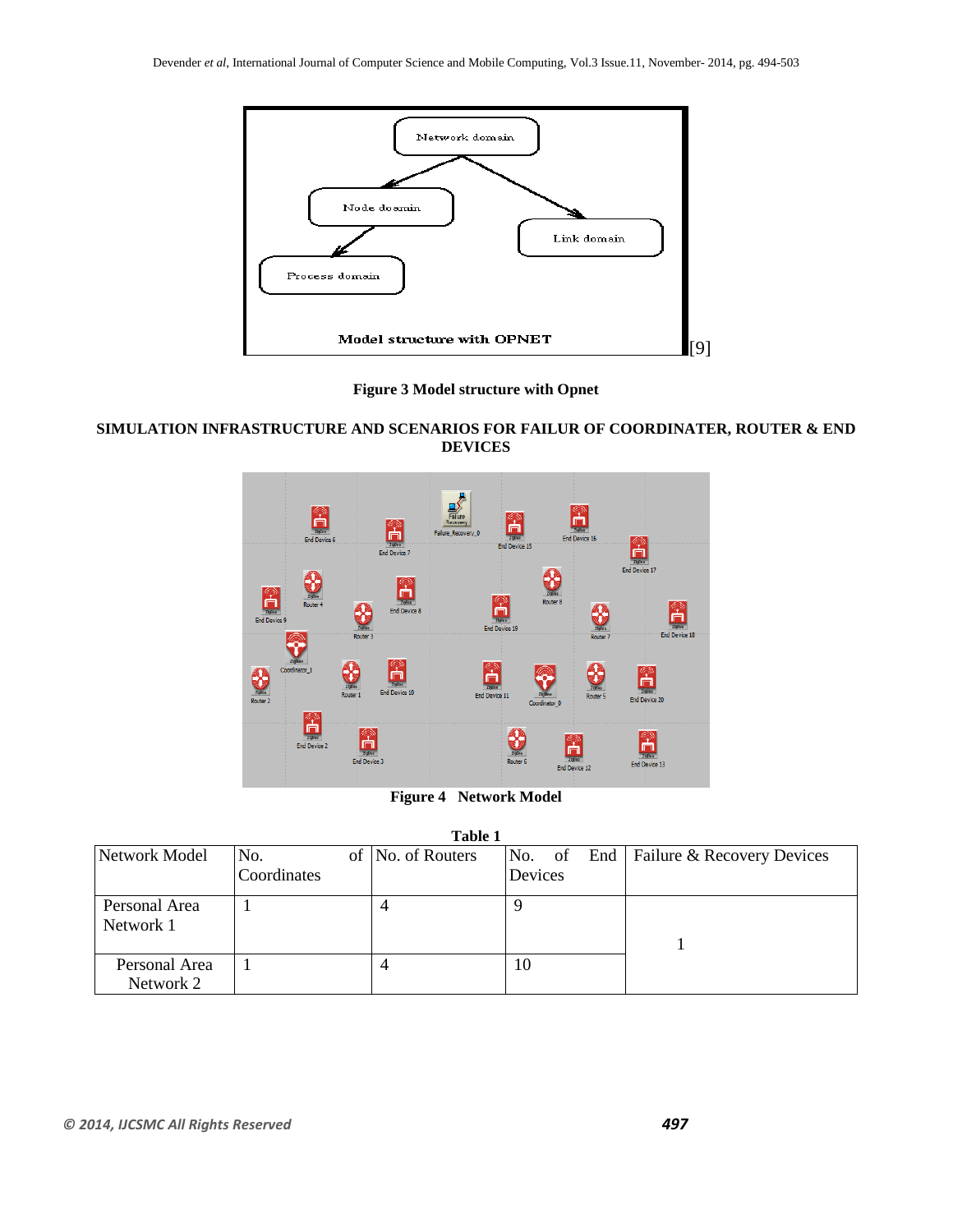| Table 2:                         |                     |                         |                          |  |  |  |  |
|----------------------------------|---------------------|-------------------------|--------------------------|--|--|--|--|
| Parameters                       | <b>MAC</b><br>Layer | <b>Network</b><br>Layer | Applicat<br>ion<br>Layer |  |  |  |  |
| No. of Sensor Nodes              | 20                  | 20                      | 20                       |  |  |  |  |
| <b>Transmit Power</b>            | 0.05                | 0.05                    | 0.05                     |  |  |  |  |
| Number of<br>Retransmissions     | 5                   | 5                       | 5                        |  |  |  |  |
| Mesh Routing                     | Disabled            | Enabled                 | Disabled                 |  |  |  |  |
| Transmission band (MHz)          | 2450                | 2450                    | 2450                     |  |  |  |  |
| Transmit power<br>(sensor nodes) | 0.2                 | 0.2                     | 0.2                      |  |  |  |  |
| Packet size                      | 1024                | 1024                    | 1024                     |  |  |  |  |
| Packet inter arrival time        | Constant<br>(0.5)   | Constant<br>(0.5)       | Constant<br>(0.5)        |  |  |  |  |

#### **Simulation Parameter Setup**

#### **Failure & Recovery Setup**

## **Coordinator Failure & Recover Process**

ZigBee coordinator – For every ZigBee network, there can be only one coordinator. This node is responsible for initializing the network, selecting the appropriate channel, and permitting other devices to connect to its network. It can also be responsible for routing traffic in a ZigBee network. In case of ZC failure, the routers and end devices take notice of the coordinator failure and decide to restart to join a new network. A device can recognize the ZC failure by sending "ACK message" to the coordinator in a pre-determined time. If the coordinator doesn't reply (coordinator failure or broken link), the device resets its MAC address and starts to find another network. Table show the result timing function of the failure and recover of coordinates. In first scenario we have two networks PAN1 & PAN2 and both networks consists coordinates  $0 \&$  coordinates 1 respectively. In 120 sec the coordinates 0 is fail  $\&$  after 120 sec the coordinate\_0 automatically is recover. Similarly at 480 sec coordinates\_1 is fail and at 600 sec coordinates\_1 is recover. Similarly in scenario 1,scenario 3,scenario 4 we have set the timing of recover the coordinates in both networks PAN1 &PAN2. All the simulation results is compared with all four scenarios and their effect such Traffic Control Received & Sent, Delay, End-to-End Delay, Load, Throughput & Data Dropped.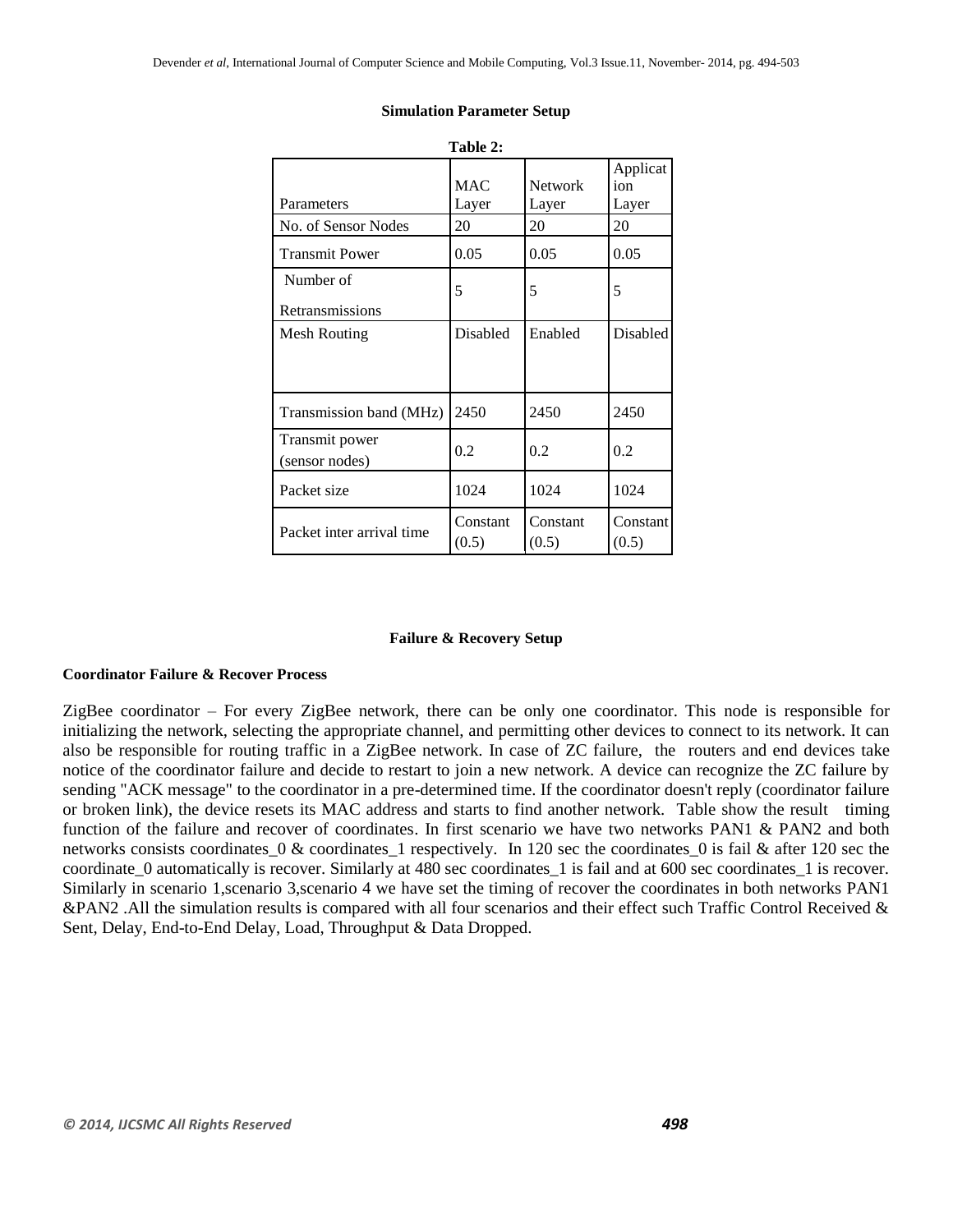| <b>Parameters</b>                       | <b>Scenario</b> | <b>Scenario</b> | <b>Scenario</b> | <b>Scenario</b> | <b>Status</b> |
|-----------------------------------------|-----------------|-----------------|-----------------|-----------------|---------------|
|                                         | 1               | $\overline{2}$  | 3               | 4               |               |
| <b>Transmit Power</b>                   | 0.5             | 0.10            | 0.15            | 0.20            |               |
| <b>Channel Sensing</b><br>Duration(sec) | 0.1             | 0.1             | 0.1             | 0.2             | Active        |
| Coordinates_ $0$ (Sec)                  | 120             | 100             | 300             | 420             | Fail          |
| Coordinates_ $0$ (Sec)                  | 240             | 200             | 500             | 640             | Recover       |
| Coordinates 1(Sec)                      | 480             | 400             | 700             | 880             | Fail          |
| Coordinates_1(Sec)                      | 600             | 500             | 900             | 1160            | Recover       |

#### **Table 3 :**

# **SIMULATION RESULTS**

Here, We are analyzing the two Personal Area Network(PAN1) & Personal Area Network(PAN2), their failure & recovery process. We focus on performance measures Traffic Received & Sent, Load, Delay, Data dropped, Throughput and End-to-End Delay and retransmission attempts.

# **Control Traffic Received**

Traffic received is the average number of packets per second forwarded to the MAC layer in the network . Below figure using IEEE 802.15.4 standard show the results of traffic received in difference scenario and we can clearly see the result as the transmit power and channel sensing duration is increase from 0.05 w to 0.20 w , 0.1 sec to 0.2 sec respectively, the control traffic is also increase.



**Figure 5 Control Traffic Received in MAC Layer(bits/sec)**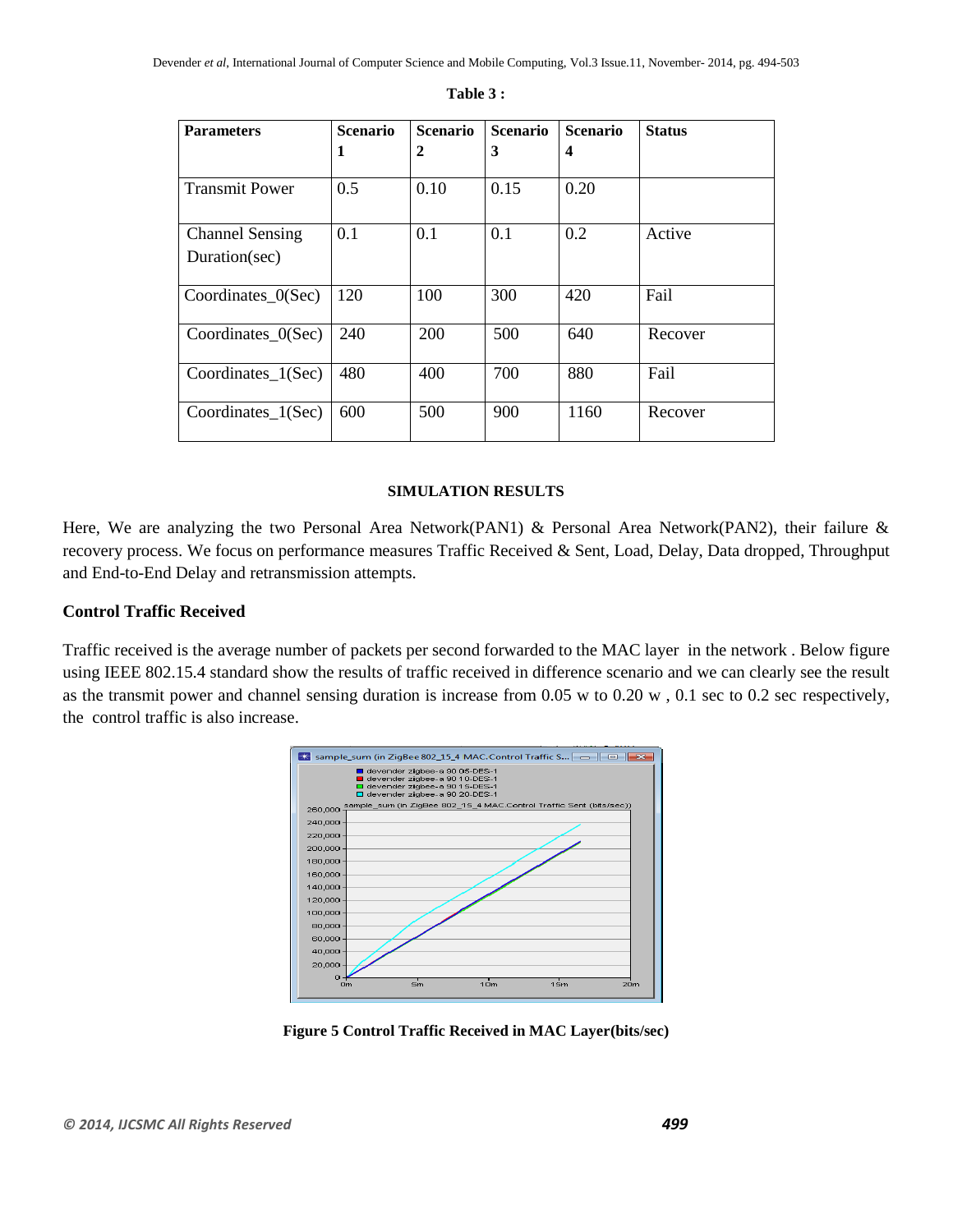### **Control Traffic Sent**

Traffic sent is the average number of packets per second submitted to the MAC layer in the network and Below figure show the results of traffic received in difference scenario and we can clearly see the result as the transmit power and channel sensing duration is increase from 0.05 w to 0.20 w , 0.1 sec to 0.2 sec respectively, the control traffic is also increase.



**Figure 6 Control Traffic Sent in MAC Layer(bits/sec)**

#### **Data Dropped (bits/sec)**:

It measures the average of data packets that dropped due to their propagation through network model layers (i.e. overflow of buffers) and due to their fails to reach to their receiver entities (failure of all retransmissions until retry limit). It calculated as the total size of higher layer data packets (in bits/sec) dropped by all the WLAN. Below figure show the result of simulation of 1020 sec, data dropped at different transmit power i.e 0.05w, 0.10w,0.15w, 0.20w and channel sensing duration 0.1sec,0.20 sec using IEEE 802.15.4 standard.



**Figure 7 Data Dropped in MAC Layer**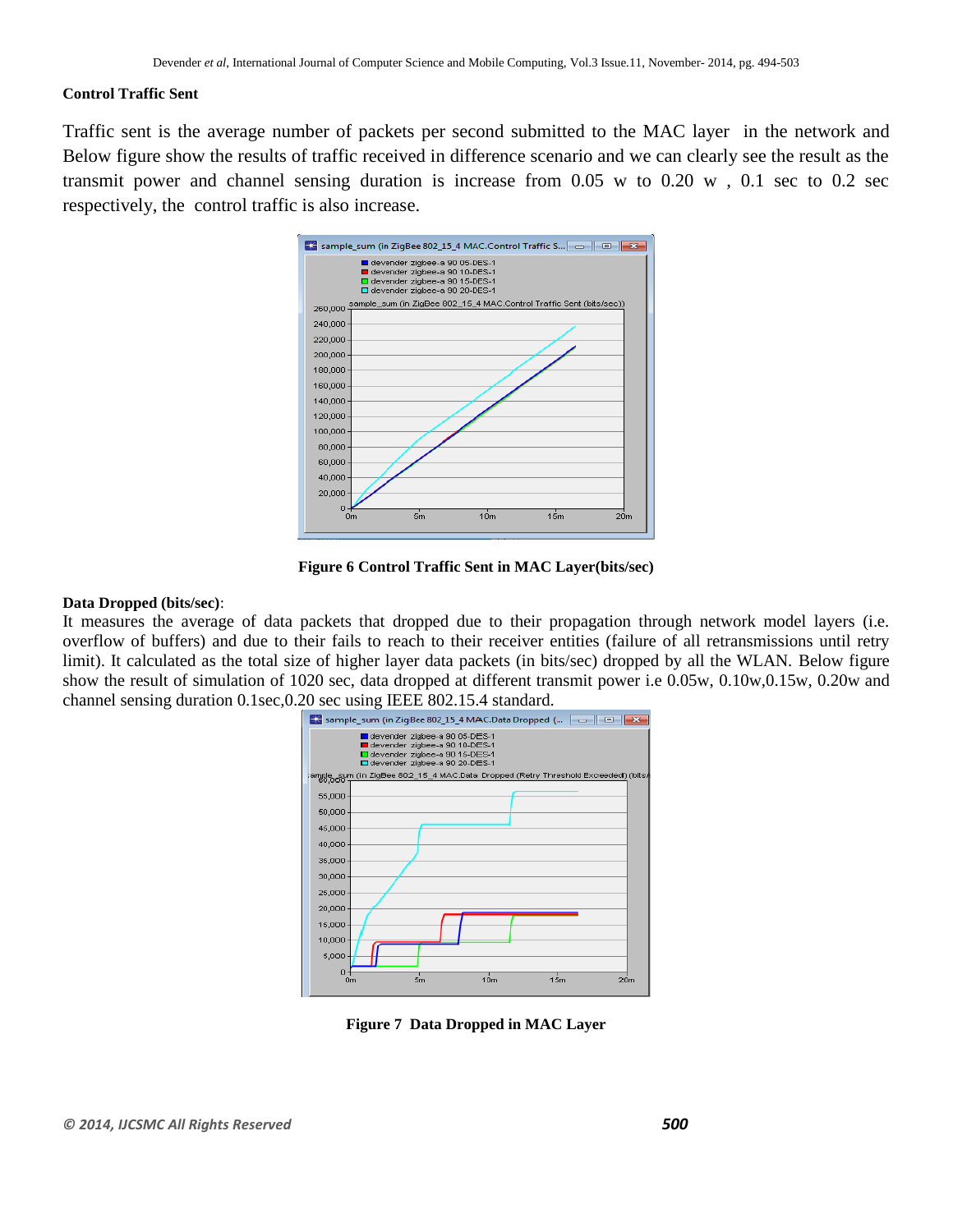#### **THROUGHPUT**

Throughput is defined as; the ratio of the total data reaches a receiver from the sender (Latif and Rashid, 2004). The time it takes by the receiver to receive the last message is called as throughput. Throughput is expressed as bytes or bits per sec (byte/sec or bit/sec). Some factors affect the throughput as; if there are many topology changes in the network, unreliable communication between nodes, limited bandwidth available and limited energy. A high throughput is absolute choice in every network. After simulation of 1020 sec the average throughput approximately in the same order but as the transmit power increase and channel sensing duration time is also increase from 0.1sec to 0.2 sec than throughput also increase.



**Figure 8 MAC Throughput**

## **NETWORK LOAD**

Network load represents the total load in bit/sec submitted to wireless LAN layers by all higher layers in all WLAN nodes of the network. When there is more traffic coming on the network, and it is difficult for the network to handle all this traffic so it is called the network load. After simulation 1020 sec of PAN1 ( Personal Area Network) at different transmit power i.e. 0.05 w ,0.10 w,0.15 w,0.20 w the load measured is higher at 0.10 w using IEEE 802.15.4 standard show in figure.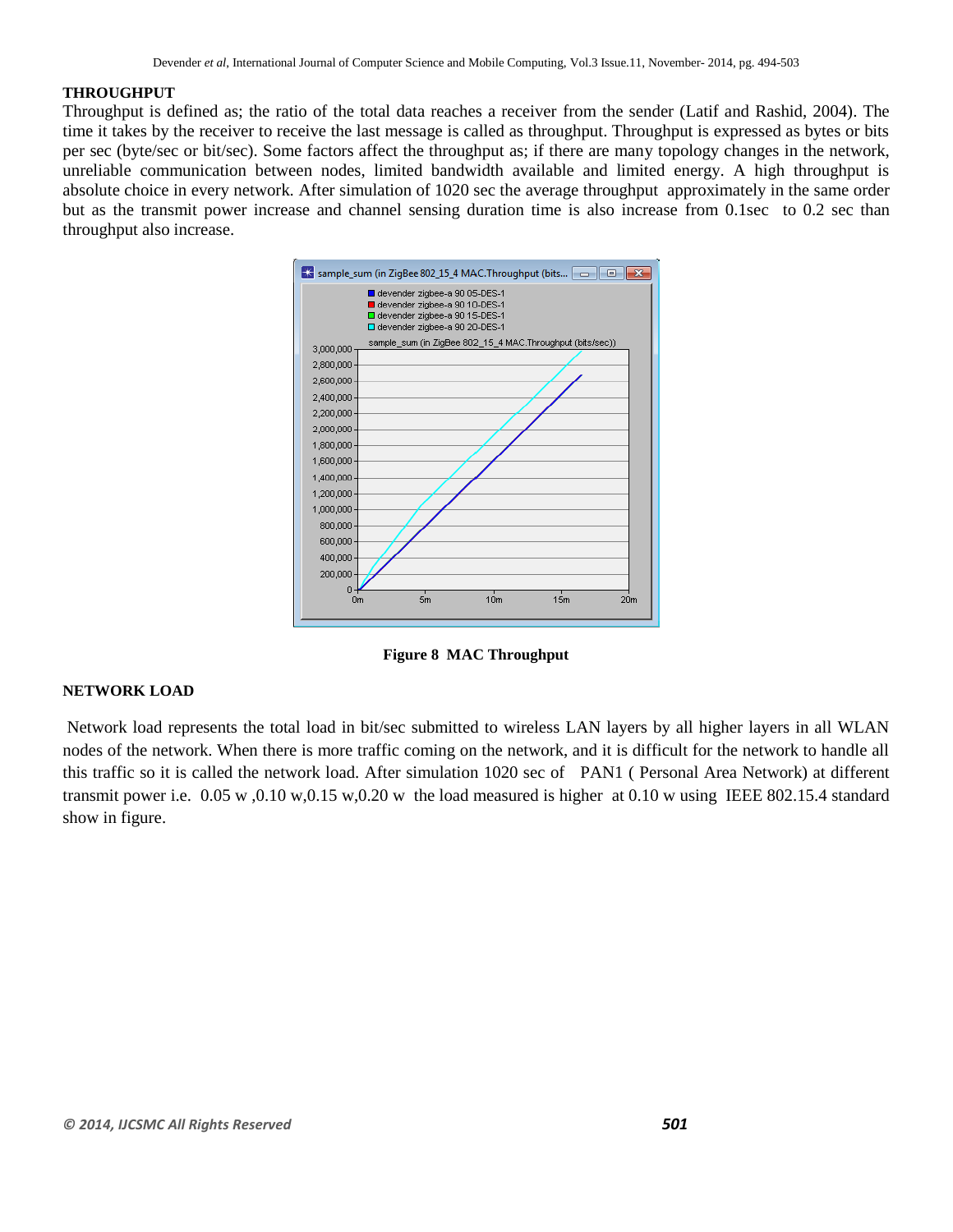Devender *et al*, International Journal of Computer Science and Mobile Computing, Vol.3 Issue.11, November- 2014, pg. 494-503



**Figure 9 MAC Layer Load PAN1 (bits/sec)**

#### **MAC Layer Load PAN2**

After simulation of 1020 sec PAN2 ( Personal Area Network) at different transmit power i.e. 0.05 w ,0.10 w,0.15 w,0.20 w the load measured is higher at 0.20 w using IEEE 802.15.4 standard show in figure.





# **Conclusion**

This paper presented a simulation study to analyze the effect of failure and recovery of coordinates on the Control traffic received and sent, Data dropped, Throughput, Network Load of PAN1 and PAN2. At higher values of transmit power and CSD (Channel sensing duration) value of Control traffic received and sent, Data dropped, throughput, Network Load is increased. So the result shows that more the values of transmit power and CSD than more the better performance. In the future one can compare the performance of coordinate's failure and recovery by increasing the values of transmits power and CSD.